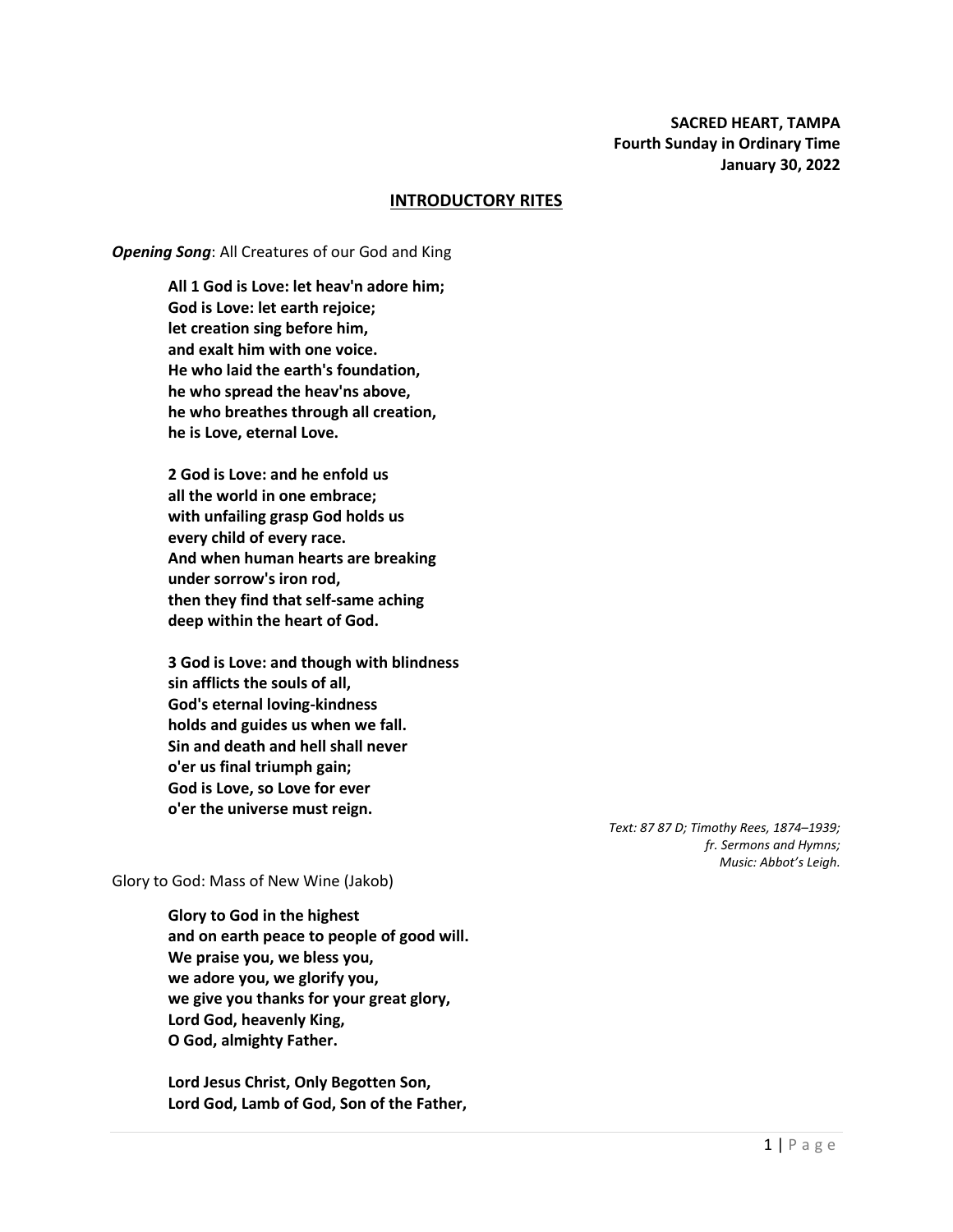**you take away the sins of the world, have mercy on us; you take away the sins of the world, receive our prayer; you are seated at the right hand of the Father, have mercy of us.**

**For you alone are the Holy One, you alone are the Lord, you alone are the Most High, Jesus Christ, with the Holy Spirit, in the glory of God the Father. Amen.**

Dismissal of the Children: (9:00 a.m. Mass Only)

**Word of God, renew your children, make them now your living sign. Recreate them for your purpose in this place and in this time.**

**Word of God, renew your children, make them now your living sign. Recreate them for your purpose in this place and in this time.**

# **LITURGY OF THE WORD**

**First Reading:** Jeremiah 1:4-5, 17-19

*Psalm 71:* My Mouth Will Tell of Your Justice

**My Mouth Will Tell of Your Justice, And All Day Long of Your Salvation.**

*Music: © 2002, 2016, 2020 Philip Jakob Text: Abbey Psalms & Canticles © 2010, 2018, USCCB*

**Second Reading:** 1 Corinthians 12:31 – 13:13

*Gospel Greeting:* Salisbury Alleluia (Walker)

The Lord sent me to bring glad tidings to the poor, to proclaim liberty to captives.

**Gospel:** Luke 4:21-30

**Homily**

*© 2011, Phil Jakob*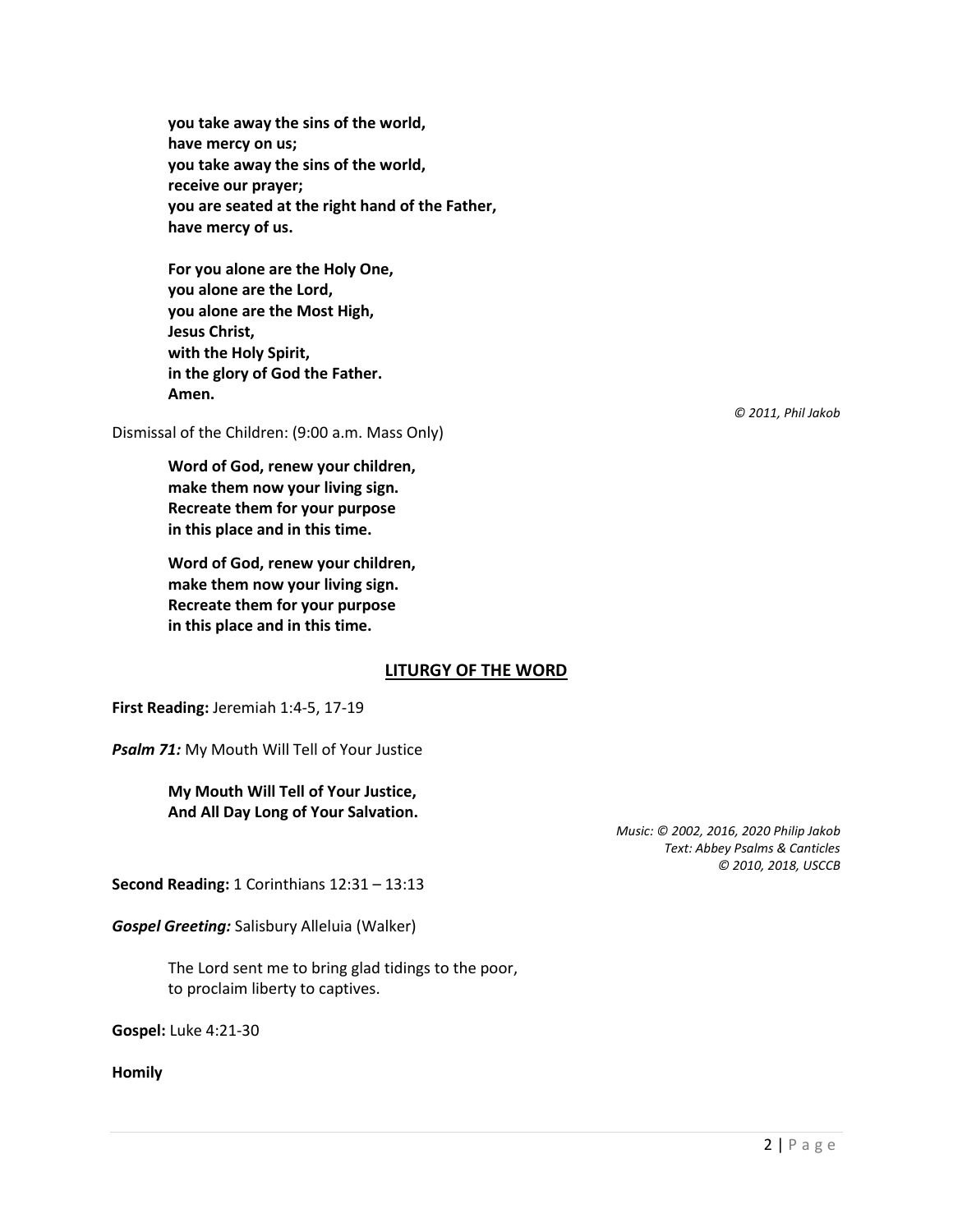Dismissal of Catechumens: (10:30am Mass)

**May the word of God strengthen you. May the word of God nourish you. May the word of God comfort you all your life.**

 *© 1996, Christopher Walker, OCP*

**Creed**

**Universal Prayer**

### **LITURGY OF THE EUCHARIST**

*Preparation of Gifts & Altar*: Love Goes On (Farrell)

**Love is patient, love is kind, never ending, never ending; slow to anger, rich in mercy, love goes on beyond all time.**

**Love is faithful, love is true, ever joyful and forgiving; love endures when life is over, love is old and love is new.**

**Love alone has shaped our soul, and our hearts are always restless until love becomes our purpose, new creation to unfold.**

**Love our journey, love our goal. Though our faith may move mountain, love alone can heal the broken; only love will make us whole.**

**Love, our Savior's one command: "Love the way that I have loved you," with a towel and a basin, washing feet with servant hands.**

**There are three gifts that remain when all other things have perished. Only faith, hope, love enduring, and the greatest gift is love.**

> *Text: Based on 1 Corinthians 13, John 13. Text and music © 2004, 2012, Bernadette Farrell. Published by OCP. All rights reserved.*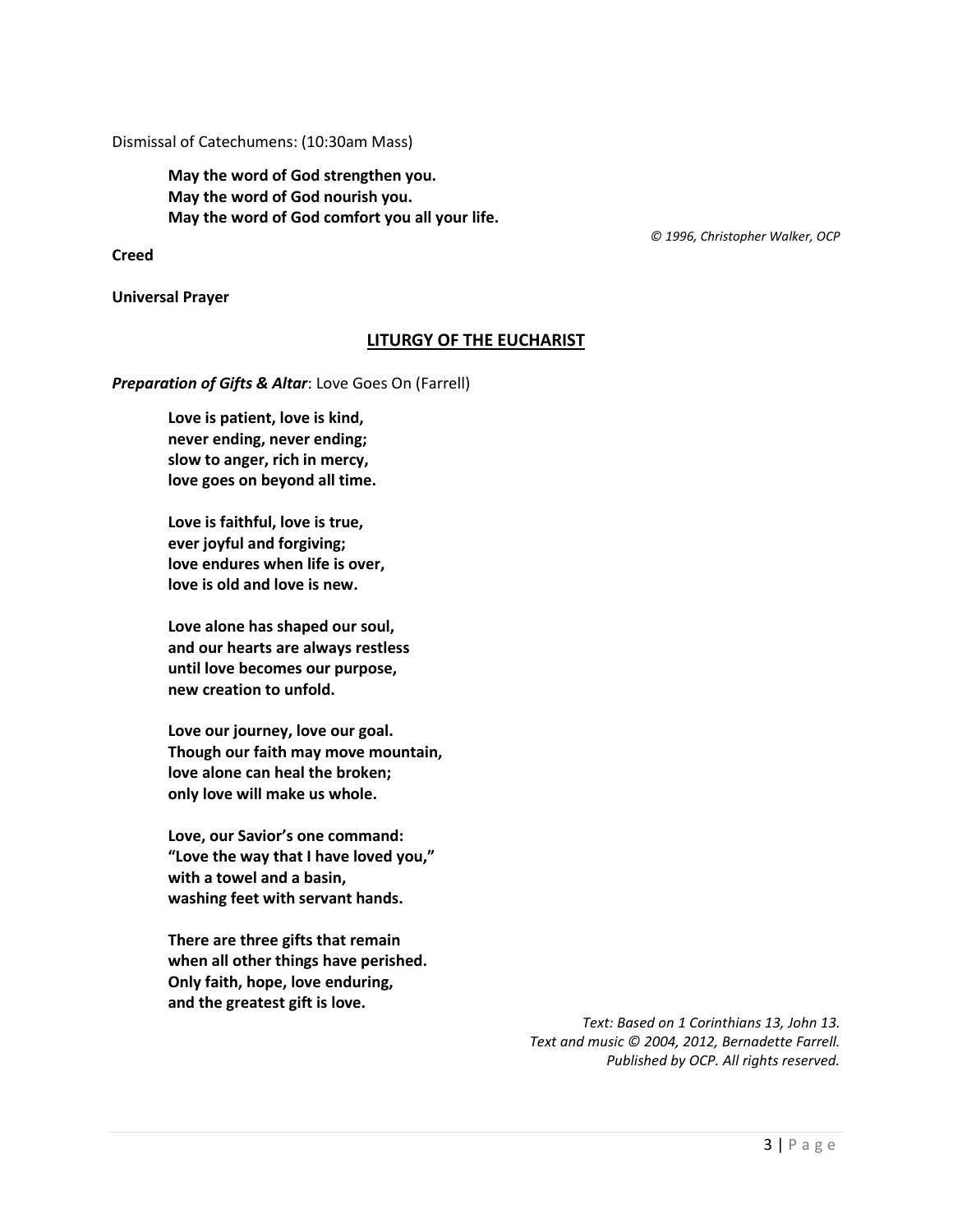*Eucharistic Acclamations:* Mass of Creation (Haugen) Holy, Holy – We Proclaim You Death – Amen

### **COMMUNION RITE**

**Our Father**

*Lamb of God:* Mass of New Wine (Jakob)

*Communion Song:* Ubi Caritas (Hurd)

# **Ubi cáritas est vera, est vera Deus ibi est, Deus ibi est**

The love of Christ joins us together Let us rejoice in him And in our love and care for all now love God in return

In true communion let us gather May all division cease and in their place be Christ the Lord Our risen Prince of Peace

May we who gather at this table To share the bread of life become a sacrament of love Your healing touch, O' Christ

For those in need make us your mercy for those oppressed, your might Make us your Church a holy sign of justice and new life

May we one day behold your glory and see you face to face rejoicing with the saints of God to sing eternal praise

> *Refrain and Verses 1, 2, 5 based on Ubi Caritas, 9th Century. Verses 3, 4 by Bob Hurd. Text and music © 1996, Bob Hurd. Published by OCP. All rights reserved.*